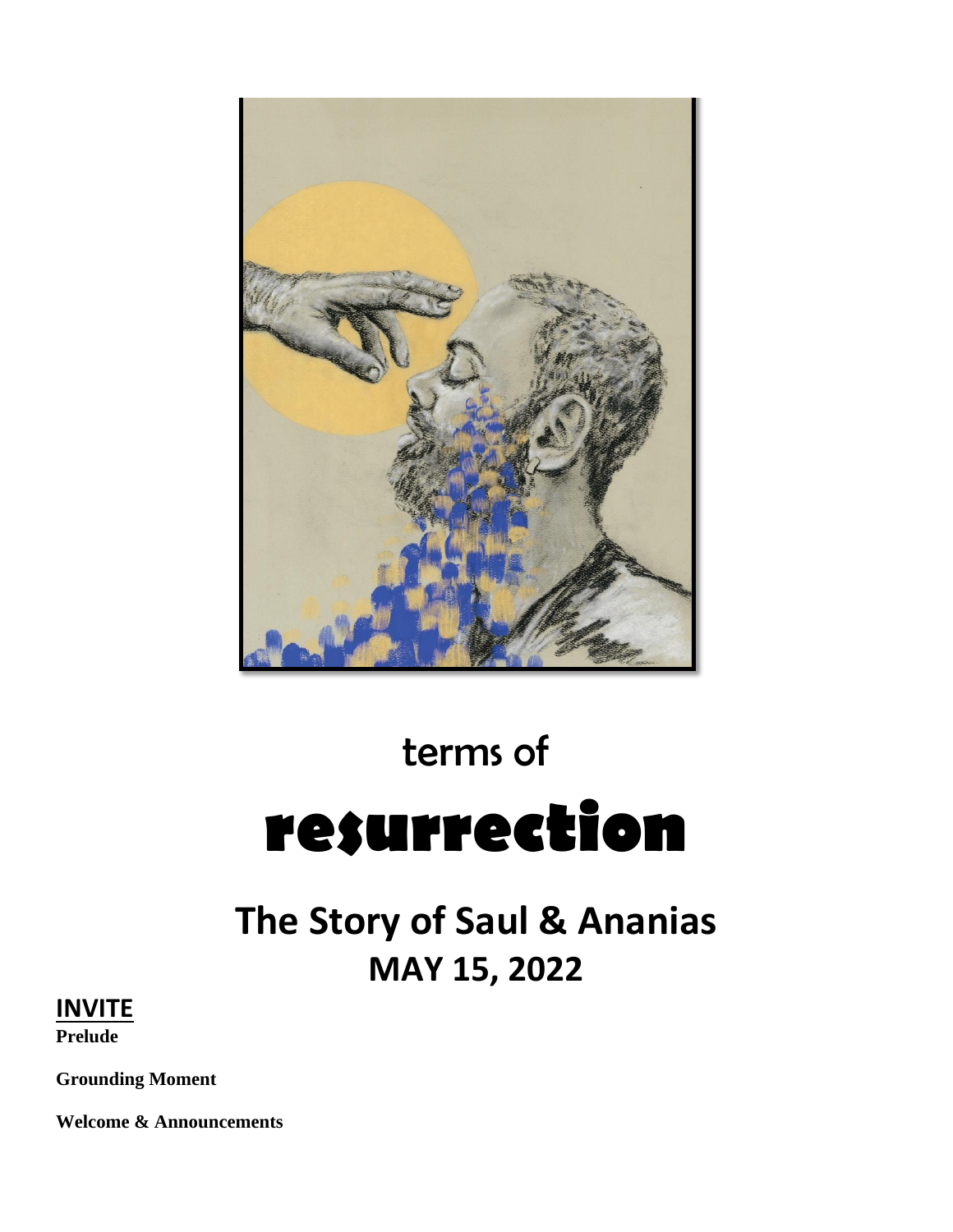#### **CONFESSION & FORGIVENESS**

Sisters and brothers, we gather beside an empty cross and an open grave. Let us confess our sins to God and one another, and hear together God's promise.

God of life, we're scared by death. **SAVE US FROM DESPAIR. GIVE US HOPE.**

God of love, we're not generous with grace. **SAVE US FROM BITTERNESS. GIVE US JOY.**  God of freedom, we prefer our borders and boxes. **SAVE US FROM HATE. GIVE US NEW HEARTS.**

God of peace, we seek security in power. **SAVE US FROM CRUELTY. GIVE US THE STRENGTH OF YOUR LOVE.** 

Hear this word of grace, my friends … AMEN

#### **Prayer of the Day**

God of new beginnings, you are constantly at work bringing life out of death. Show us the places in our lives where we are serving despair and not hope. Remove the scales from our eyes and clear the path so that we might live by the terms of resurrection. Amen.

**HYMN** *Here in this place*HWB 6

**Lighting the Peace Lamp –** *Readings from FMC Senior Youth Peace Essays through the years*

## **IMAGINE**

**HYMN** *Take, O take me as I am – repeated as a prayer* STJ 81

**Children's Time Scripture Reading** *Acts 9:1-19a*

**Sermon** *There was a disciple…*

## **PRAY**

**Music for Meditation**

**Prayers of the People (with Lord's Prayer) &** *Litany of Commitment and Appreciation (see back)*

#### **LITANY OF COMMITMENT & APPRECIATION**

The Lord is our God, the Lord alone. **WE WILL LOVE THE LORD OUR GOD WITH ALL OUR HEART, ALL OUR SOUL, ALL OUR MIND.** 

We will keep God's word in our heart. The Word of the Lord will be recited to the children, and to the youth, and to the adults.

**WE WILL REMIND AND ENCOURAGE ONE ANOTHER TO STUDY GOD'S WORD. WE WILL SHARE WITH EACH OTHER HOW GOD HAS WALKED WITH US ON OUR JOURNEY.**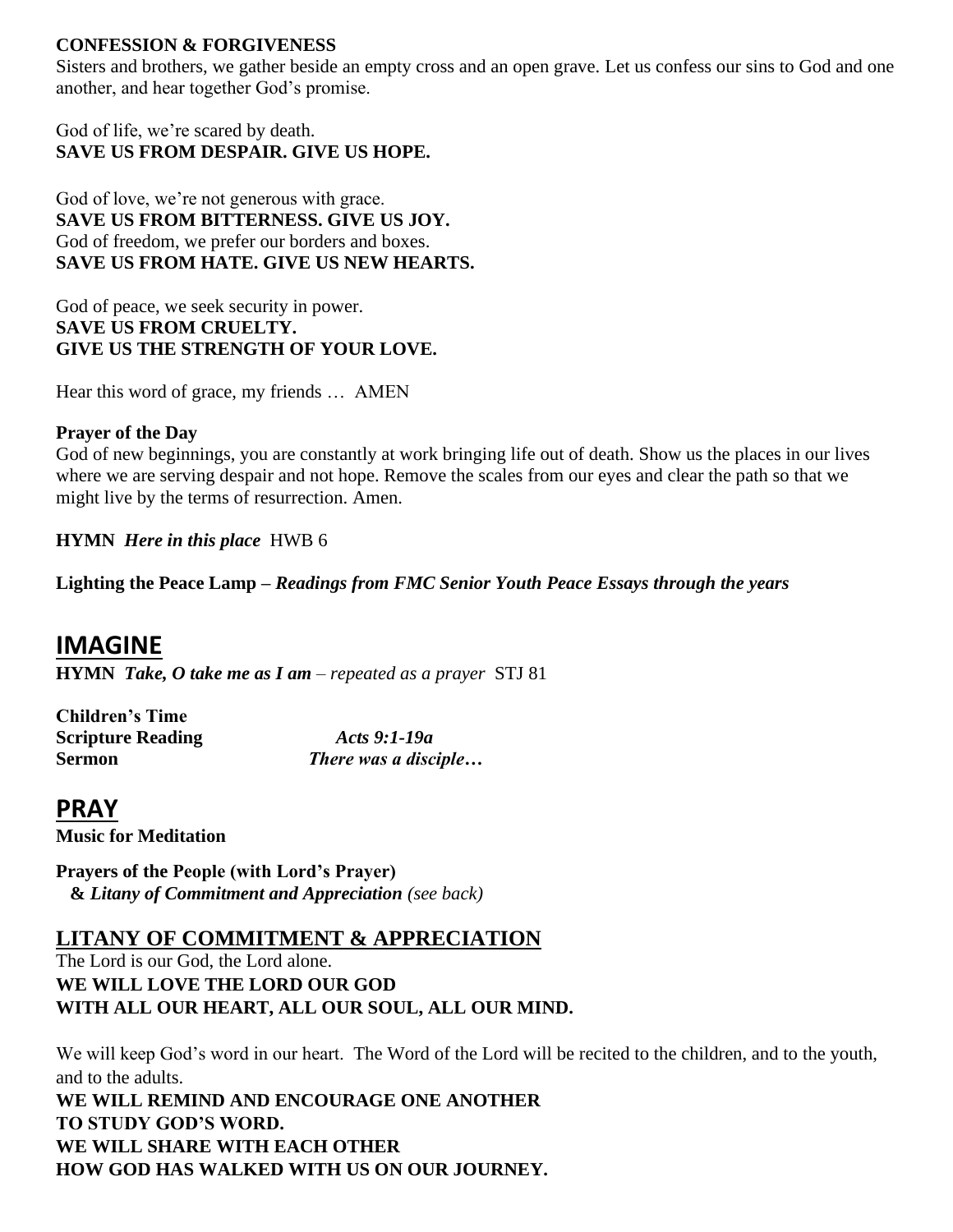We will kindle the faith of the congregation with words of affirmation, challenge, and love. **WE ARE GOD'S WORK OF ART – EACH ONE OF US! LIKE STAINED GLASS WE WILL LET GOD'S LOVE SHINE THROUGH US, REFLECTING THE GOOD NEWS OF JESUS CHRIST.**

This morning we especially give thanks for those sharing God's love and the good news of Jesus Christ with our children and youth: **SUNDAY SCHOOL TEACHERS, YOUTH SPONSORS, MENTORS, AND NURSERY CARE PROVIDERS.**

Together we will let the Holy Spirit use our lives to proclaim God's story. Together we will listen and become quiet before God.

**TOGETHER WE WILL TELL OF ALL GOD'S WONDERFUL AND GLORIOUS DEEDS. \***

# **RETURN**

**HYMN** *Thuma mina* HWB 434 **Benediction**

**Postlude** *remain seated to receive the postlude as a musical blessing. Fellowship time follows worship, Sunday School classes begin at 11:00am*

**Easter Season worship resources**: created by WorshipWell, adapted for our use. **Artwork on front cover:** Lisle Gwynn Garrity from A Sanctified Art **\*Litany of Appreciation:** adapted from #306 in Words for Worship 2. Edited by Diane Zaerr Brenneman. Herald Press 2009

> Sound: Earl Ediger & Allen Yoder Livestream: Jonathan Wenger Nursery Attendant: Russell & Julie Goering Ushers: Cheryl Warkentin & Marlene Thode Pianist: Shelley Kauffman Worship Leader & Scripture Reader: Delon Martens Children's Time: Lona Willems Peace Lamp & Sermon: Pastor Tonya Ramer Wenger

**WELCOME!!**  *We are so glad you are here!*



**First Mennonite Church Hutchinson KS**

Phone: **620-662-9385**  Website[: www.hutchfmc.org](http://www.hutchfmc.org/) Office email address[: office@hutchfmc.org](mailto:office@hutchfmc.org) Pastor Tonya Ramer Wenger[: tonya@hutchfmc.org](mailto:tonya@hutchfmc.org)